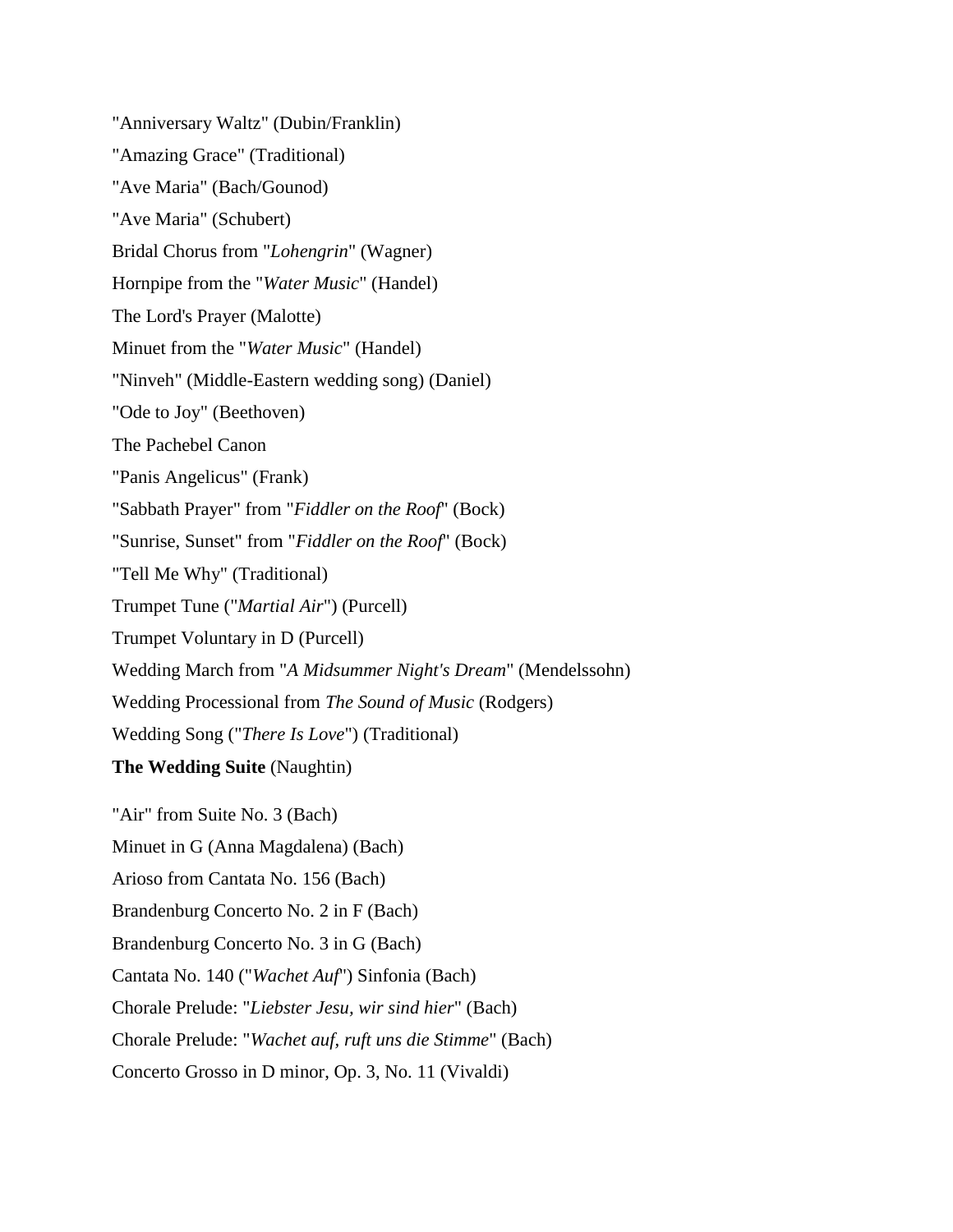"The Four Seasons" (Vivaldi): "*Summer*"

"*Fall*"

"*Winter*"

## "*Spring*"

"Jesu, Joy of Man's Desiring" (Bach) Largo from the Concerto for Two Violins in D minor (Bach) Violin Sonata No. 4 in D major (Handel) Violin Concerto in E Major: First Movement (Bach)

Adagio for Strings (Barber)

Adagio Cantabile from the "Pathetique" Sonata (Beethoven)

Allegretto (after Boccherini) (Kreisler)

"Che Gelida Manina" from "La Boheme" (Puccini)

Clair de lune (Debussy)

Czardas from "Die Fledermaus" (J. Strauss, Jr.)

Entr'acte to Act III of "Carmen" (Bizet)

Entr'acte to Act IV of "Carmen" (Bizet)

"Flower Song" from "Carmen" (Bizet)

The Girl with the Flaxen Hair (Debussy)

Golden Earrings (Traditional)

Golliwog's Cake-walk (Debussy)

3 Gymnopedies (Satie)

"Gypsy Life" (Herbert)

"Habanera" from "Carmen" (Bizet)

Hoe-down from "Rodeo" (Copland)

Hungarian Dances (Brahms): Nos 1, 2, 3, 4, 5, 6, 7, 10, 11, & 21

Largo from the "New World" Symphony (Dvorak)

Meditation from "Thais" (Massenet)

Menuet from "Le Tombeau de Couperin"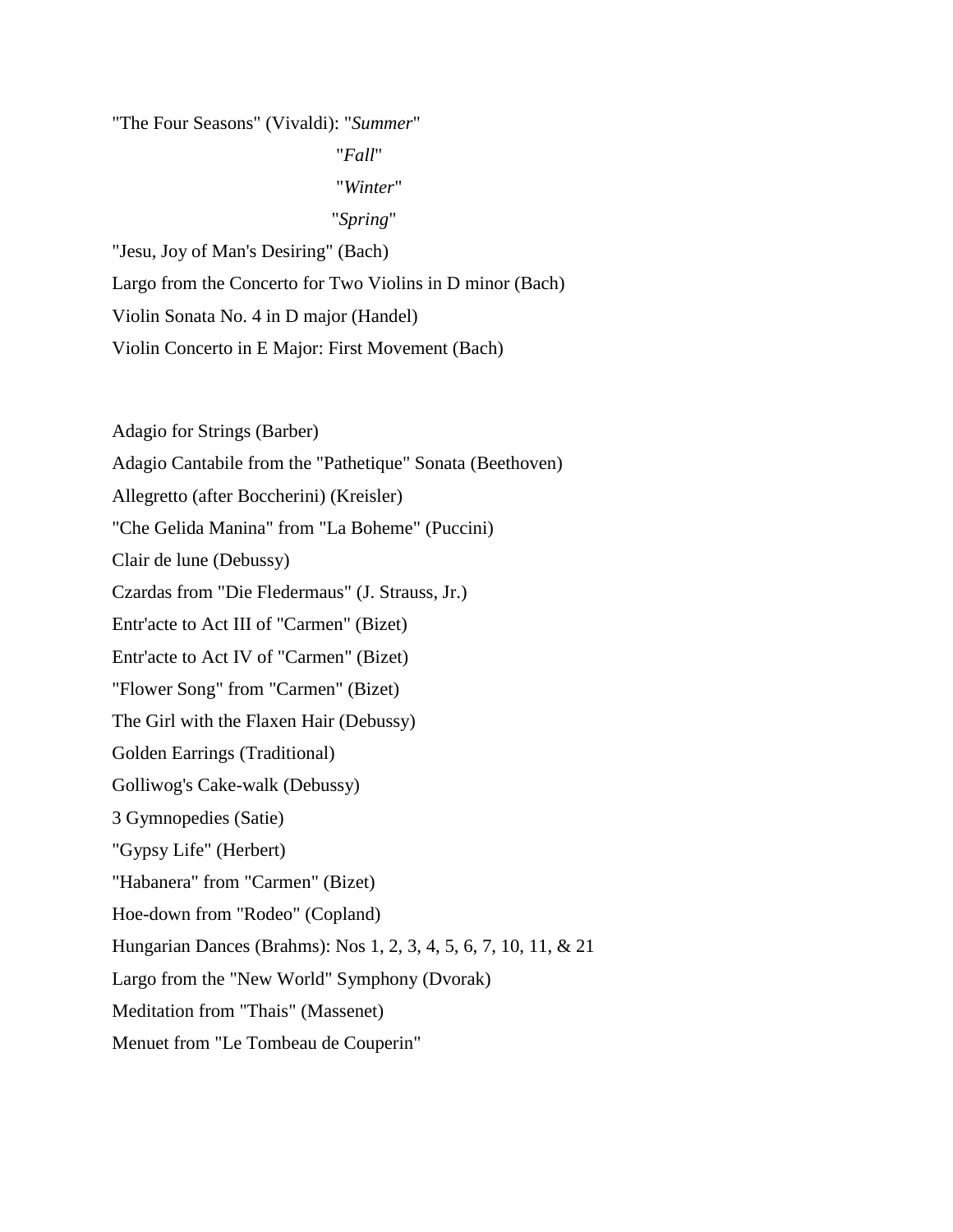The Old Refrain (Kreisler) Pavane (Faure) Pavane pour une infante defunte (Ravel) Prelude No. 2 (Gershwin) Rhapsody on a Theme of Paganini: 18th Variation (Rachmaninov) Romance (Shostakovich) Romanza Andaluza (Sarasate) Rumanian Folk Dances (complete) (Bartok) "Simple Gifts" Fugue (Naughtin) Son of the Puzta, Op. 134, No. 2 (Keler) Tambourin Chinois (Kreisler) "Vilia" from "The Merry Window" (Lehar) Vocalise (Rachmaninov) All I Ask of You" from "*Phantom*" (Lloyd-Webber) "America" from "*West Side Story*" (Bernstein) **"Annie" Highlights (Strouse)** Ashokan Farewell from "*The Civil War*" (Ungar) "As Time Goes By" (Hupfeld) Bachianas Brazileiras No. 5 (Villa-Lobos) "Begin the Beguine" (Porter) Blue Tango (Anderson) "Chicago" (Fisher) "Come In from the Rain" (Machester) **Country Medley (Traditional)** Danzas Argentinas No. 2 (Ginastera) "El Choclo" Tango (Villoldo) "Embraceable You" (Gershwin) "Evergreen" (Streisand) "Feelings" (Albert) "Do It Again" (Gershwin) "Forgotten Dreams" (Anderson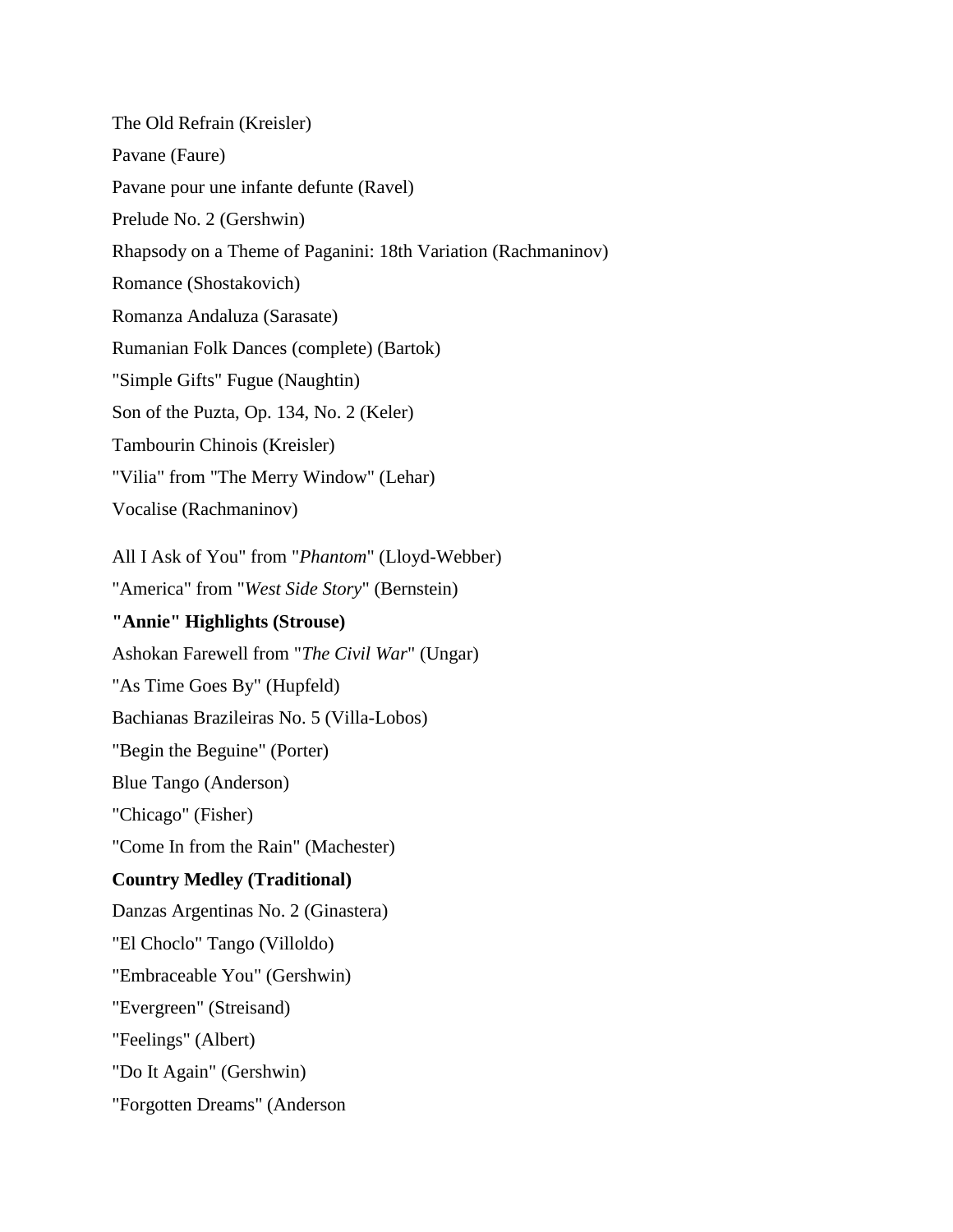"For Just a Moment" from "*St. Elmo's Fire*" (Foster) "Goodbye to Love" (Carpenter) "I Feel Pretty" from "*West Side Story*" (Bernstein) "I Got Rhythm" Variations (Gershwin/Naughtin) "I Love Paris" (Porter) "If You Could Read My Mind" (Lightfoot) "In The Mood" (Garland) "Jalousie" Tango (Gade) "The King and I" Highlights (Rodgers) includes: "*March of the Siamese Children*" "*We Kiss in a Shadow*" "*I Whistle a Happy Tune*" "*Getting to Know You*" "*Something Wonderful*" "*Hello Young Lovers*" "*Shall We Dance?*" "La Bamba" (Traditional) "Laura" (Raksin) "Leaving on a Jet Plane" (Denver) Loony Tunes Fugue (Naughtin) Love Theme from *The Godfather* (Rota) "Manha de Carnaval" from "*Black Orpheus*" (Bonfa) "Maria" from "*West Side Story*" (Bernstein) "Memory" from "*Cats*" (Lloyd-Webber) "Misty" (Garner) "The Music of the Night" from "*Phantom*" (Lloyd-Webber) "My Funny Valentine" (Rodgers) "My Heart Will Go On" from *Titanic* (Horner) Natal Variations (Variations on "Happy Birthday") (Naughtin) "New York, New York" (Kander) "Noites Cariocas" (Bandolim)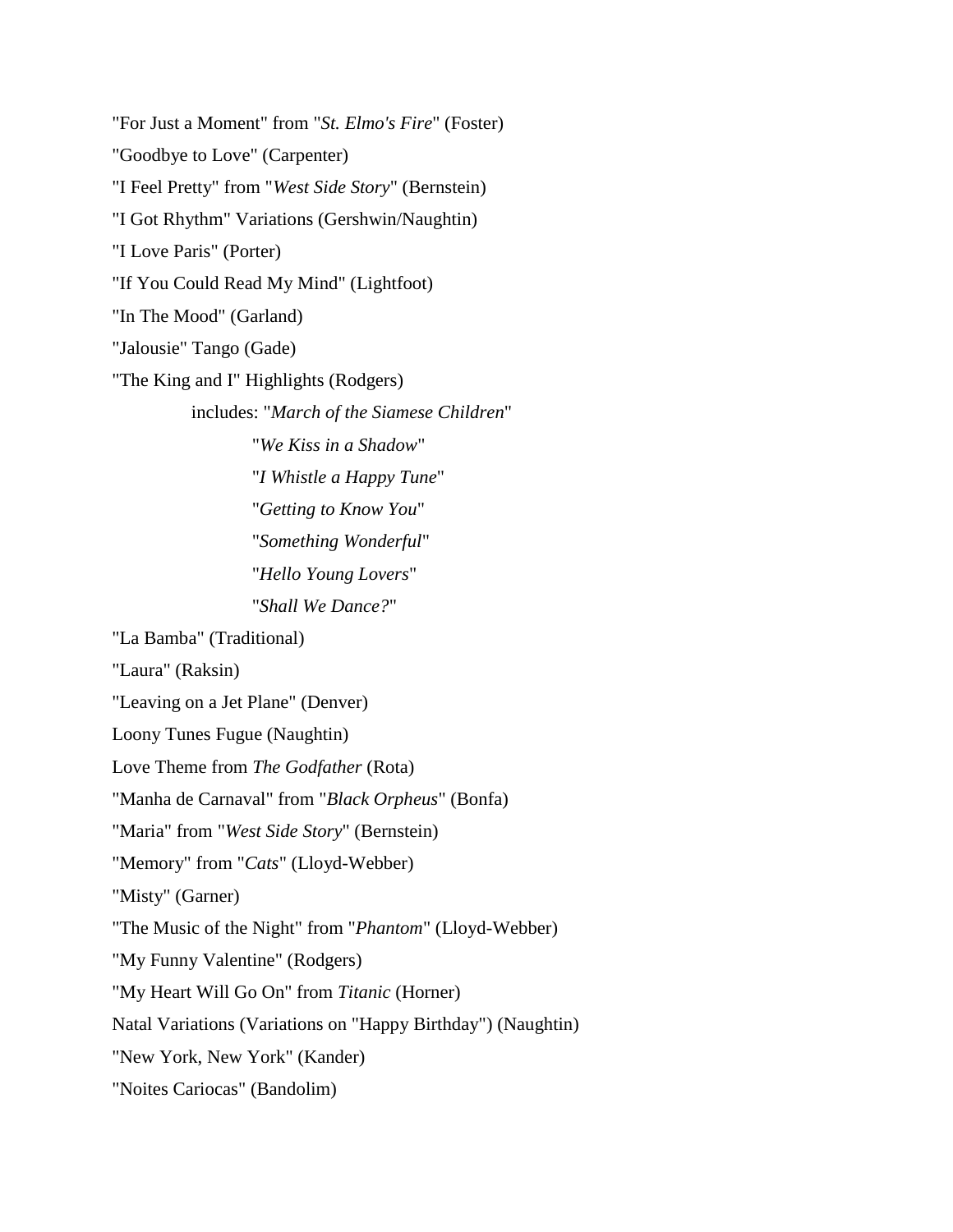"One Hand, One Heart" from "*West Side Story*" (Bernstein) "The Orange Blossom Special" (Rouse) "Over the Rainbow" (Arlen) "Por Una Cabeza" Tango (from "*Scent of a Woman*") (Gardel) "Purple Haze" (Hendrix) "Red Sails in the Sunset" (Williams) "Romeo and Juliet" Love Theme (Rota) "Send in the Clowns" (Sondheim) "Someone to Watch Over Me" (Gershwin)

## **Seven by the Beatles (Lennon/McCartney)**

 includes: "*Day Tripper*" "*A Hard Day's Night*" "*Eleanor Rigby*" "*Yellow Submarine*" "*Yesterday*" "*When I'm Sixty-Four*" "*Back in the U.S.S.R.*"

"Somewhere" from "West Side Story" (Bernstein)

"Stormy Weather" (Arlen)

"Suddenly" (Diamond)

"The Summer Knows" (Theme from "*The Summer of '42*") (Legrand)

Tanguedia III (Piazzolla)

"Tico-Tico" (Abreu)

"Tonight" from "*West Side Story*" (Bernstein)

"Truely" (Richie)

"What's New?" (Haggart)

"What Are You Doing the Rest of Your Life?" (Legrand)

"You Light Up My Life" (Brooks)

"You're the Inspiration" (Foster)

"Belle of the Ball" Waltz (Anderson)

"Blue Danube" Waltzes (J. Strauss, Jr.)